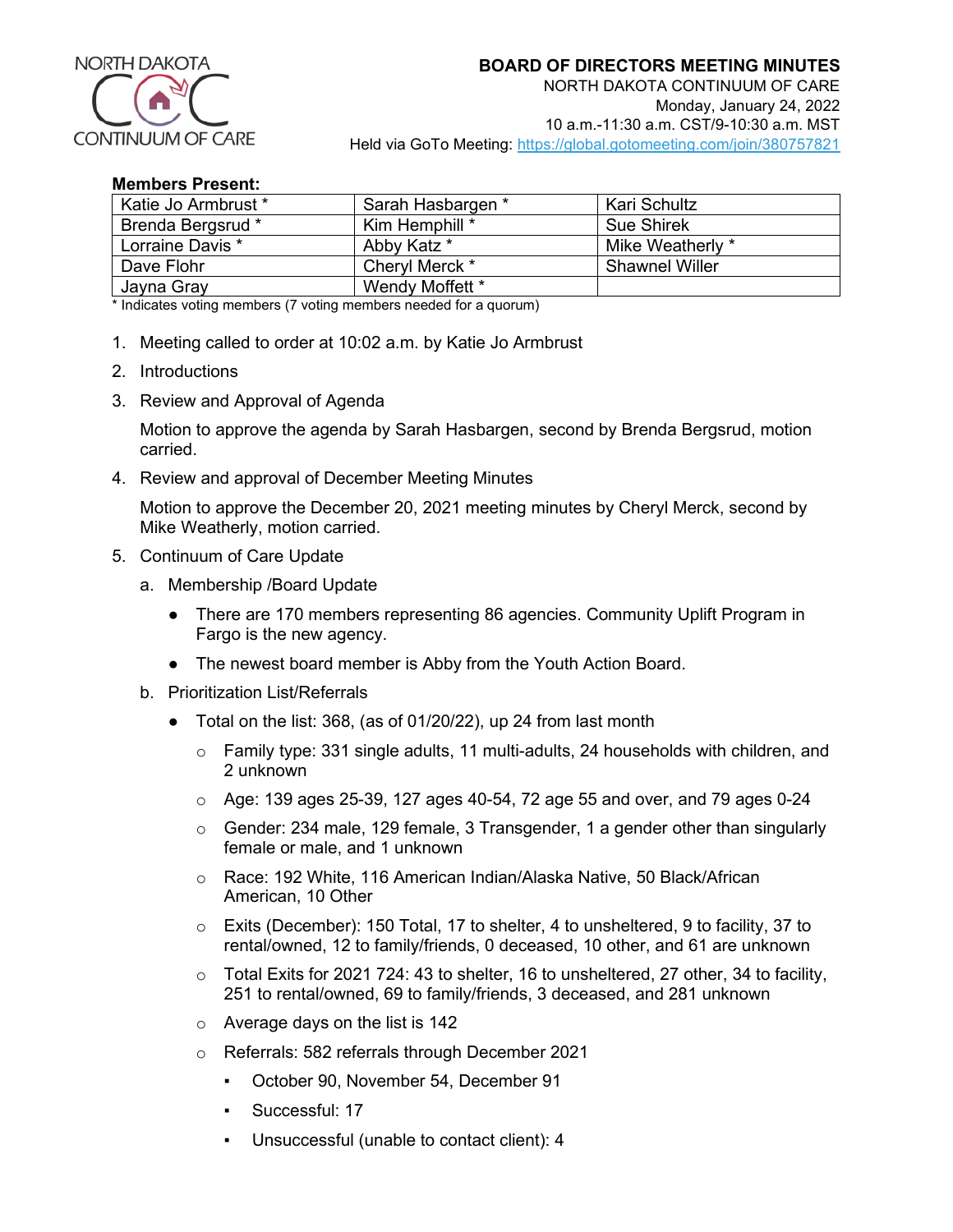

- Unsuccessful (client selected another provider): 7
- Unsuccessful (client other): 6
- Unsuccessful (provider rejected): 24
- Pending: 33
- Funding Source for those referrals:
	- EHV: 188
	- **ESG-CV: 215**
	- CoC: 102
	- Other: 77
- c. Monitoring Plan and Form: Reviewed again
	- Updated the timeline in the plan since December
	- January: Risk Assessment Tool request of CoC-funded projects sent to agencies (updated)
	- February: Documentation request sent to CoC-funded projects (updated)
	- March-April: Collaborative Application review and analysis of documentation
	- May: Issues a letter that summarizes the analysis to agencies
	- May-June: Response from agencies to any concerns provided in the report
	- July-November: Follow-up with all agencies, conduct remote monitoring and on-site visits, and develop improvement plans if necessary
	- December: Provide final report to the Board of Directors
- d. PIT/HIC This is scheduled for this week
	- Unsheltered count is scheduled for the night of Jan 26, 2022
	- ICA will prepare the portal and it will be similar to last year
	- Paper forms will be sent out to match the portal
	- All training for the sheltered and unsheltered counts have been completed
	- Tribal approval Standing Rock Chair did approve Shawnel also sent letters to Dunseith to get approval from Turtle Mountain Band of Chippewa and Spirit Lake **Nation**
	- Most regions will conduct an unsheltered count.
- e. February Membership Meeting Agenda
	- CoC Update
	- Membership Drive will take place in February. The membership agreement form was updated to add voting, alternate, and non-voting members and the organization types were updated to match the CoC Collaborative Application from HUD.
	- Will be updating the governance charter
	- Monitoring Plan Approval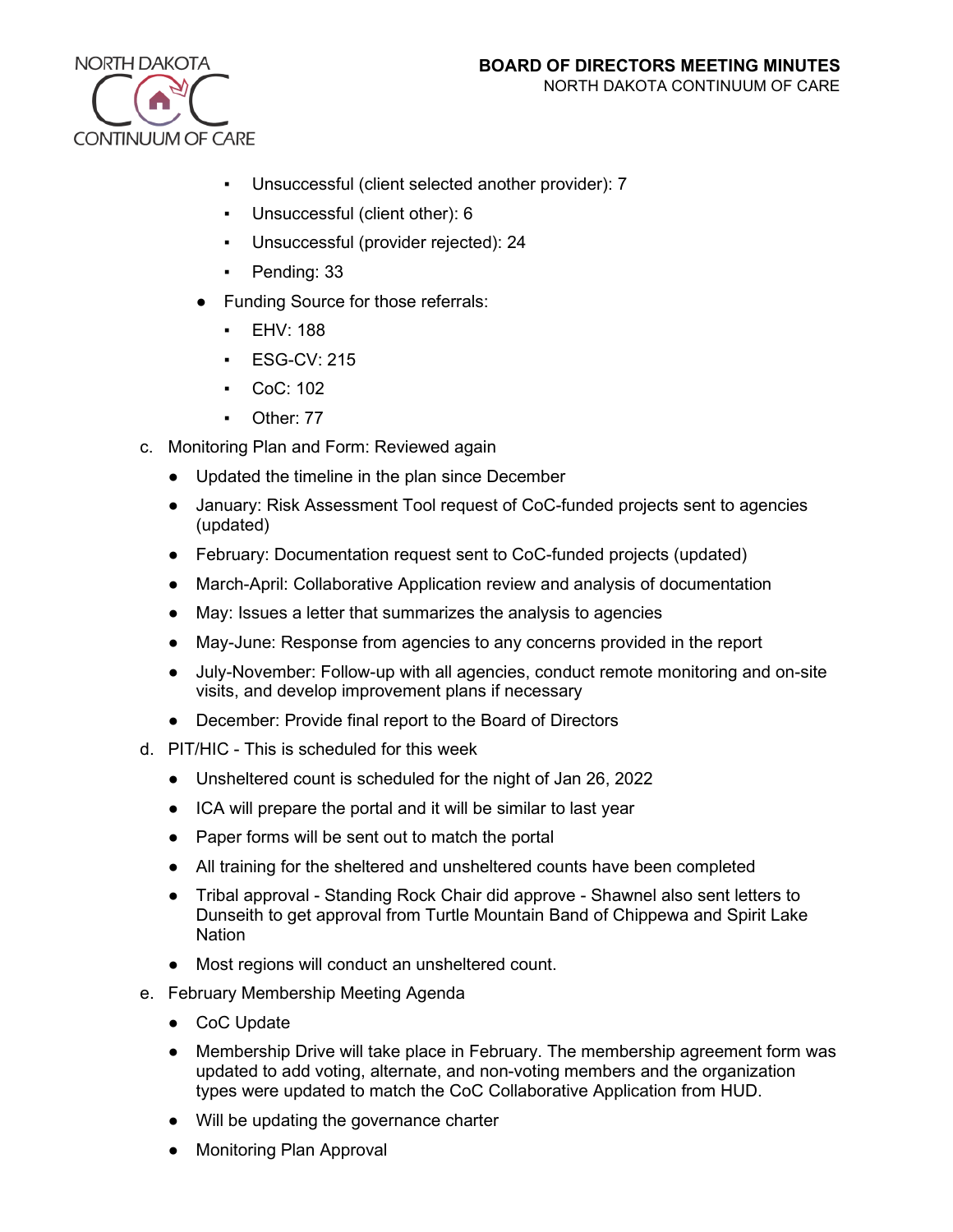

- Family Promise (national organization) will be coming in and doing a presentation
- NDHFA Housing Needs Assessment (NDHFA Update)
- f. Other
	- VI-SPDAT: The pilot ended on December 15 and a debrief was held on December 16. Continue to work though the report with ICA and finalizing the tool. The plan is to have a full roll-out by February 14, 2022.
	- YHDP: Work continues on the CCP. An extension for the CCP was requested and grant from HUD. The CCP needs to be submitted by April 30, 2022.
- 6. Partner Updates
	- a. NDCHP
		- Busy week a lot has gone on since they received the emergency rental dollars group meeting in Fargo that consisted of various organizations trying to find out why the North Dakota Rent Help money was sent back and how they were released. Had a meeting with the legislators last Friday and several people spoke. Had a landlord present who talked about the problems she was having. Katie Jo ended it with a specific ask for complete data, communication, a change in legislation for a diversion process and legal process for people going through court for eviction. They listed and heard what they had to say. It was a great morning. Received a letter from Jonelle last night. They will be following up with the governor and Chris Jones. There should be a letter to the editor. Sue is presenting on a national zoom call this afternoon about how that meeting went.
	- b. ICA
		- Right now we are in federal report HUD world. We are in a lot better shape then we were last year. System performance measures - looking at the assessment report this week and reaching out to agencies to update those since that is the #1 error and throws stuff off.
		- It is PIT/HIC week
		- Posted a System Administrator position received 7 applicants in ND ICA will be working through those and setting up interviews - will be working through roles and responsibilities
		- Working a lot with training Kari created a training checklist hopefully this will help keep track of where trainees are in the process. Kari will send the link to the checklist out as well.
	- c. NDHFA
		- Housing needs assessment in the process of doing another statewide assessment. Last one was done in 2016. Teaming up with NDSU on this. Gathering data from multiple sources. and have a goal to update annually and have a dashboard on the NDHFA website, so you can go out and look at it. Goal to have it done by end of September.
		- Home ARP money for homelessness had all regional meetings except for Williston this Thursday. Didn't get as many responses as we hoped for. Wednesday we are talking to state agencies about the survey results. Housing incentive fund will be incorporated into this too. Sending allocation plan to HUD for approval in the next couple months.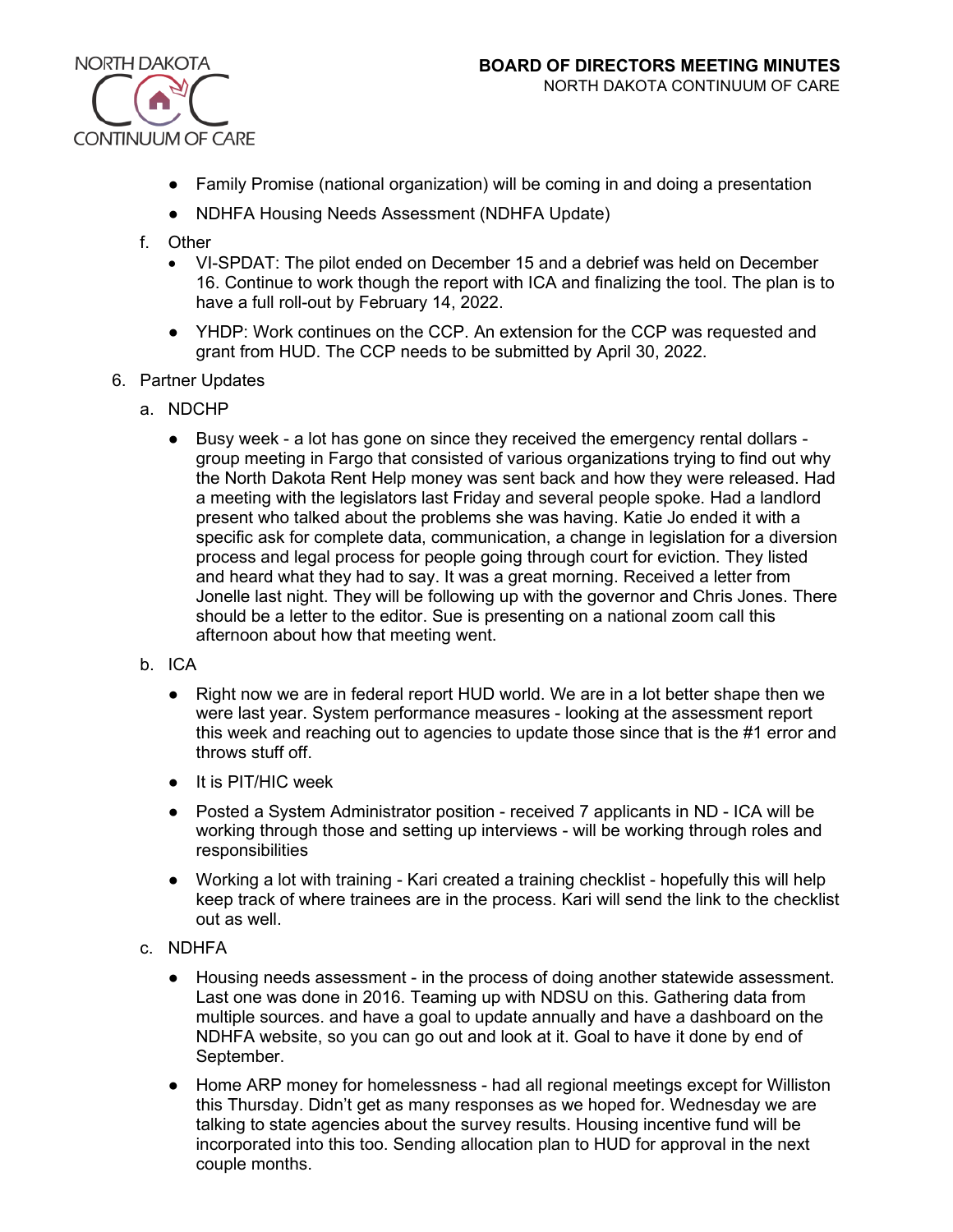

- Staffing possibility to have some help for Shawnel. An NDHFA employee is retiring and we will rehire for that.
- Emergency rental assistance we have helped DHS when they've set them up. Return of the funds - we probably would've lost that money anyway. DHS did a good job negotiating with the treasury and getting some money redirected to the tribes. The tribes have to accept it. That frees up the ER2 money. Needs to be spent by October this year or we'll lose that.
- There was a homeowners assistance program approved, so we will be having this. This is through DHS too. Not sure what the rollout date is yet for this.
- d. Department of Commerce
	- No update.
- 7. Regional Updates
	- a. Region 1: No update.
	- b. Region 2: Hiring two people and an additional person in Bismarck to assist with the Bismarck/Dickinson area. We have a lot of agencies who are out of funds. Bi-weekly meetings happening with other agencies in the area.
	- c. Region 3:
	- d. Region 4: We are trying to coordinate a priority list meeting every other week to better case manage and go through the different programs in Grand Forks so we can ideally help more people and be in better communication. There are continued meetings with youth homelessness. Those are on-going. Community innovations grant - just met with the city with a bigger grant that they're writing to try to help with people who can't get to the bigger industrial jobs. Medica grant working with mentoring people.
	- e. Region 5: Seeing a lot of overflow right now. Really struggling with heavy inflow at our shelters. Weekly meetings with the rapid housing team. This is working really well, so modeling this in Grand Forks as well. Starting to work through the backlog. CARES housing meetings are just getting up and running again right now.
	- f. Region 6: Been fairly quiet. No updates.
	- g. Region 7: No updates in our region. NATIVE, Inc. is still waiting on CoC funds. Been busy with transition – had two employees leave, so trying to fill those positions with homeless work and intake and assessments. In Fargo we are working on filling in a second position, so we'll have two care coordinators in that office. They're allowing people to stay at the shelter during the day. We have drivers going out and picking people up on the really cold days and bringing them over to the center. We have a big space and WiFi for them to use.
	- h. Region 8: Southwest Homeless Coalition went in front of the Dickinson city council approved from the city for \$25,000 aimed at providing a homeless shelter. The Southwest Homeless Coalition is who is currently handling those finances. Touring other homeless shelters to get an idea of cost of operations for running a shelter. The hotels have a big issue with people experiencing homelessness staying at their hotels.
	- i. YAB: We have Faith from Fargo and Zach from Minot. We are trying to recruit one person each region with a max of ten members for funding purposes, so we are in the process of recruiting for that. Will be helping with the grant writing once we get enough members.